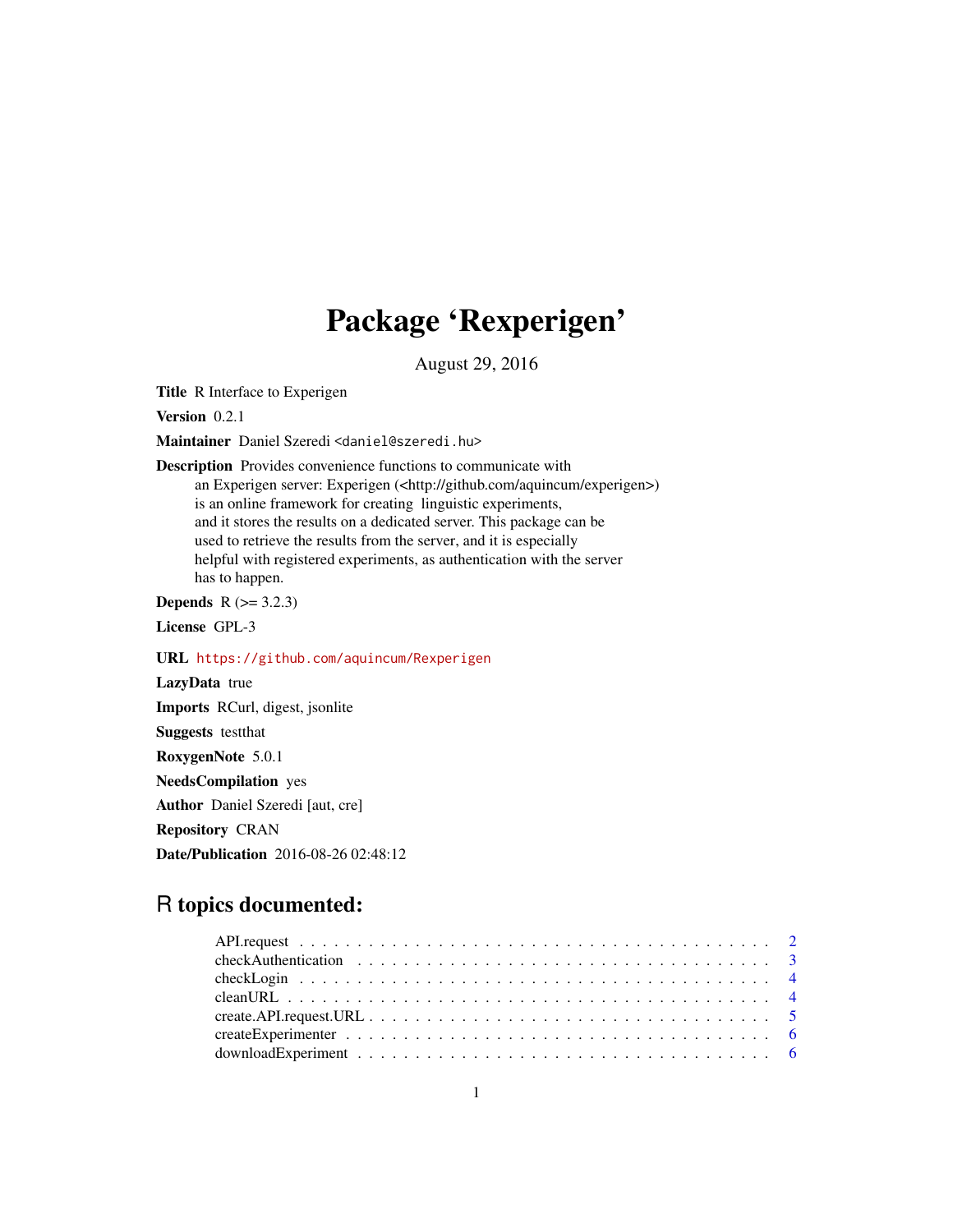## <span id="page-1-0"></span>2 API.request

#### **Index** [15](#page-14-0)

<span id="page-1-1"></span>API.request *Run a request to the API*

## Description

Run a request to the API

## Usage

```
API.request(server = getOption("Rexperigen.server"), request = "version",
 params = list(), auth = FALSE, method = "GET")
```
## Arguments

| server  | The server name (no need to be clean)                        |
|---------|--------------------------------------------------------------|
| request | The request verb to the server                               |
| params  | A list of name=value pairs that will be passed to the server |
| auth    | Do we send authentication? If this is FALSE, we don't.       |
| method  | The HTTP method to use (GET   POST   PUT   DELETE).          |

## See Also

Other development: [checkAuthentication](#page-2-1), [create.API.request.URL](#page-4-1), [prepare.server.URL](#page-9-1), [server.version](#page-11-1)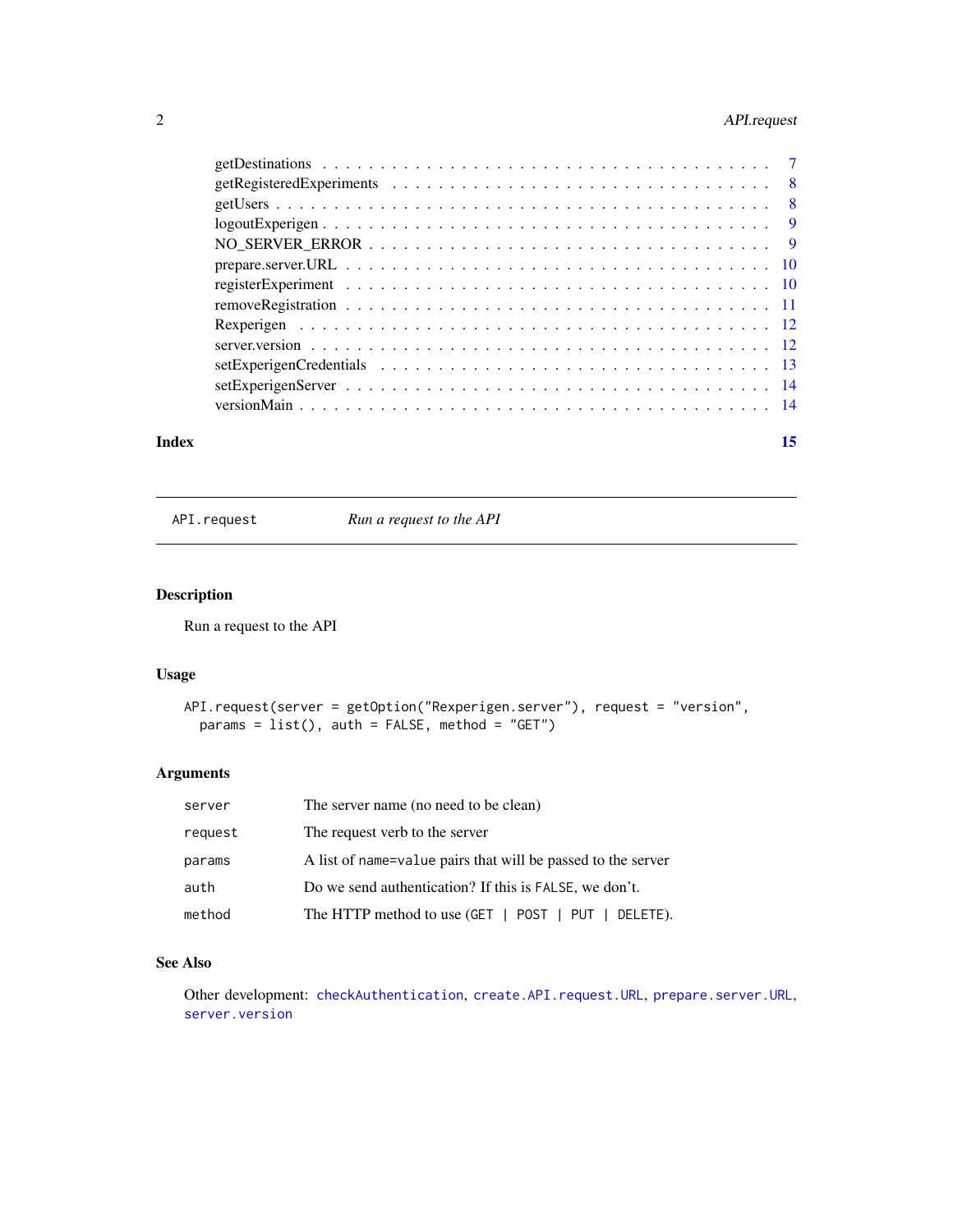<span id="page-2-1"></span><span id="page-2-0"></span>checkAuthentication *Checks whether the authentication is supported by the server and handles the different POST request routes.*

## Description

Checks whether the authentication is supported by the server and handles the different POST request routes.

#### Usage

```
checkAuthentication(request, auth, version.needed = 1)
```
## Arguments

| request | The needed request to be made (without .cgi).                                                                                                  |
|---------|------------------------------------------------------------------------------------------------------------------------------------------------|
| auth    | Whether authentication is requested in R.                                                                                                      |
|         | version. needed The minimum version of the request. If it is 1, and the server is version 1, the<br>function will append . cgi to the request. |

#### Value

#### A list:

- 1. request: the request to send
- 2. auth: whether to still send an authenticated request.

#### See Also

Other development: [API.request](#page-1-1), [create.API.request.URL](#page-4-1), [prepare.server.URL](#page-9-1), [server.version](#page-11-1)

## Examples

```
checkAuthentication("makecsv", TRUE)
checkAuthentication("registration", TRUE, 2)
```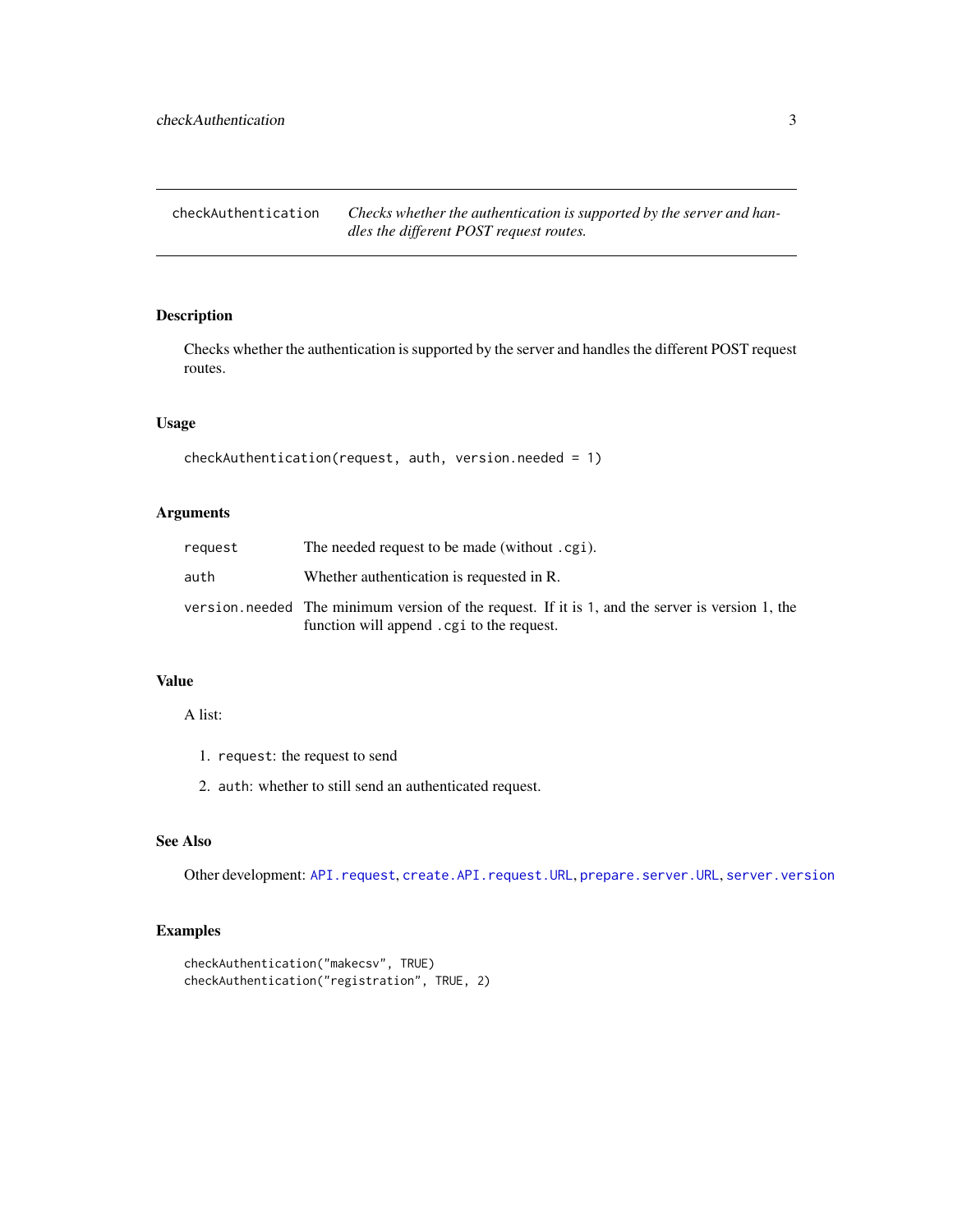<span id="page-3-0"></span>

#### Description

Checks whether the user is logged in. It also throws an exception if the server is of an old version and logging in is not supported.

#### Usage

checkLogin()

## Value

The experimenter login user name

## Examples

```
options(Rexperigen.server.version="2.0.0")
setExperigenCredentials("my", "credentials", check = FALSE)
checkLogin()
```
cleanURL *Returns the cleaned source URL.*

## Description

Experigen has been using some URL cleaning since version 1. This function asks the server (if version  $>= 2$ ) to return how it would clean the given URL. For older versions, you still have to replace /'s and stuff by .'s by yourself, sorry!

#### Usage

```
cleanURL(sourceURL)
```
#### Arguments

sourceURL The source URL to clean

#### Value

The cleaned URL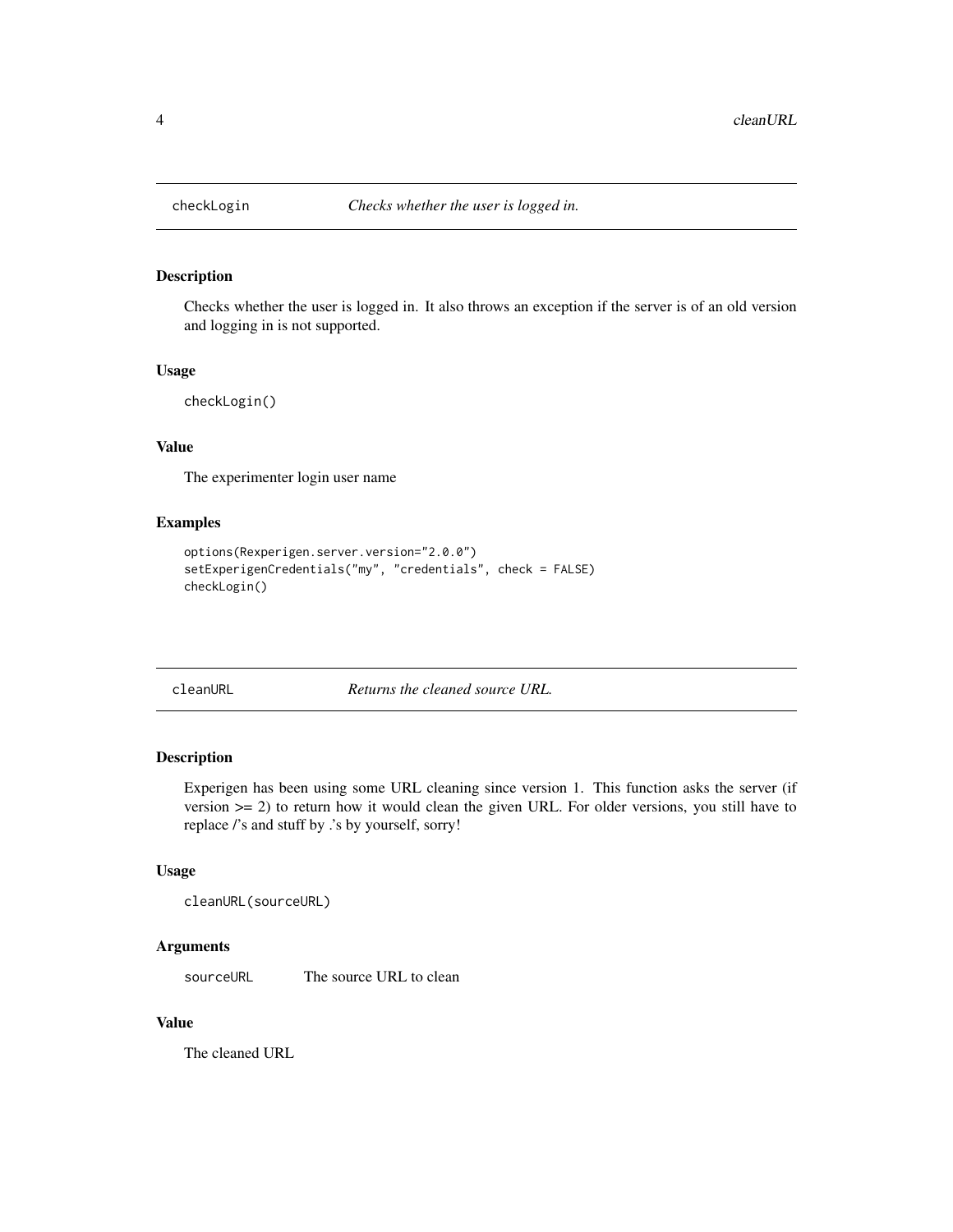<span id="page-4-0"></span>create.API.request.URL 5

## Examples

```
## Not run:
cleanURL("https://s3.amazonaws.com/myexperiment/index.html")
## End(Not run)
```
<span id="page-4-1"></span>create.API.request.URL

*Create an URL for a request to the Experigen API.*

#### Description

Create an URL for a request to the Experigen API.

## Usage

```
create.API.request.URL(server, request, params = list())
```
## Arguments

| server  | The server name (no need to be clean)                        |
|---------|--------------------------------------------------------------|
| request | The request verb to the server                               |
| params  | A list of name=value pairs that will be passed to the server |

#### Value

A URL that can be queried.

#### See Also

Other development: [API.request](#page-1-1), [checkAuthentication](#page-2-1), [prepare.server.URL](#page-9-1), [server.version](#page-11-1)

## Examples

create.API.request.URL("db.phonologist.org", "users", list(sourceurl="x.y", experimentName="z"))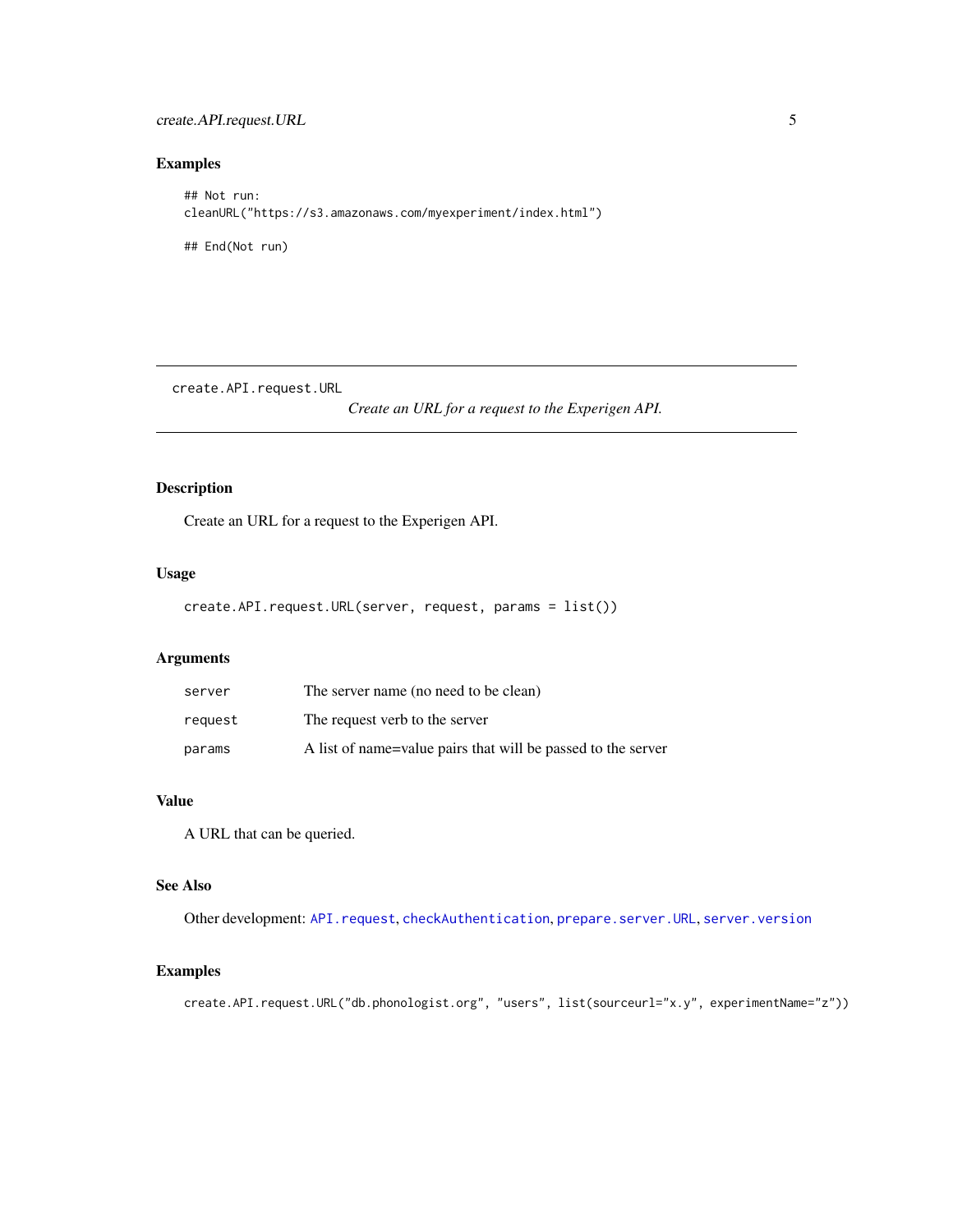<span id="page-5-0"></span>createExperimenter *Create a login for yourself using this function*

## Description

Create a login for yourself using this function

## Usage

```
createExperimenter(experimenter, password)
```
#### Arguments

| experimenter | The username.  |
|--------------|----------------|
| password     | Your password. |

## Value

A string that the server returns ("done" if success)

<span id="page-5-1"></span>downloadExperiment *Makes a download request from the server.*

## Description

This function downloads the results of an experiment.

## Usage

```
downloadExperiment(sourceURL, experimentName, destination = "default.csv",
  auth = FALSE)
```
## Arguments

| sourceURL   | The source URL for the experiment                                                                                          |
|-------------|----------------------------------------------------------------------------------------------------------------------------|
|             | experiment Name The experiment name as set in settings, is                                                                 |
| destination | The file to download. By default, all uploaded results are saved in default.csv.<br>which is the default file to download. |
| auth        | Whether authentication is needed                                                                                           |

## Value

The downloaded data set as data frame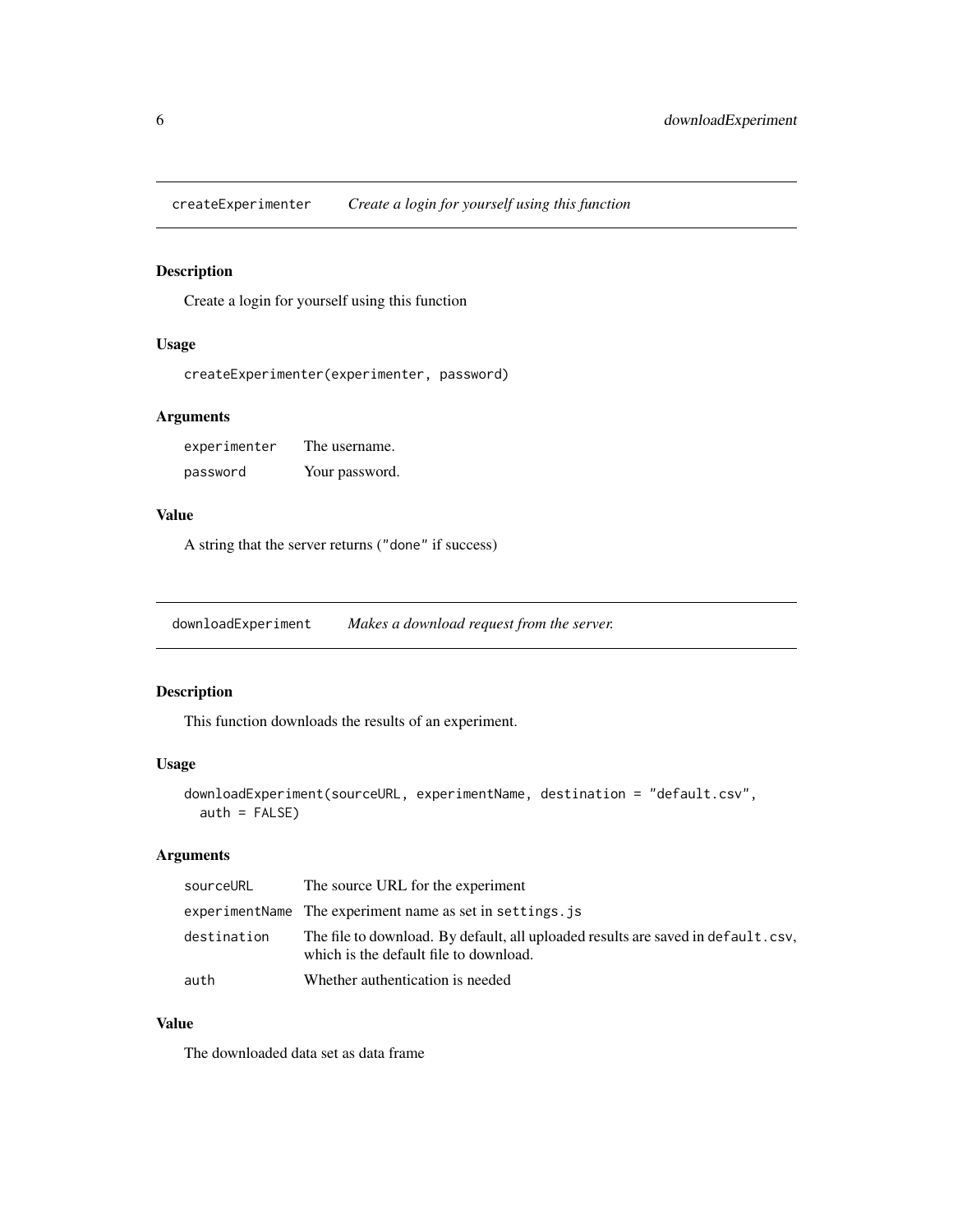## <span id="page-6-0"></span>getDestinations 7

#### See Also

Other download: [getDestinations](#page-6-1), [getUsers](#page-7-1)

## Examples

```
## Not run:
downloadExperiment("https...s3.amazonaws.com.myexperiment.index.html", "testing1")
downloadExperiment("https...s3.amazonaws.com.myexperiment.index.html", "running", auth = TRUE)
```
## End(Not run)

<span id="page-6-1"></span>getDestinations *Returns the list of destination files for an experiment.*

## Description

Returns the list of destination files for an experiment.

#### Usage

getDestinations(sourceURL, experimentName, auth = FALSE)

#### Arguments

| sourceURL | The source URL for the experiment                        |
|-----------|----------------------------------------------------------|
|           | experimentName The experiment name as set in settings.js |
| auth      | Whether authentication is needed                         |

#### Value

The list of destinations

## See Also

Other download: [downloadExperiment](#page-5-1), [getUsers](#page-7-1)

#### Examples

```
## Not run:
getDestinations("https...s3.amazonaws.com.myexperiment.index.html", "running", auth = TRUE)
## End(Not run)
```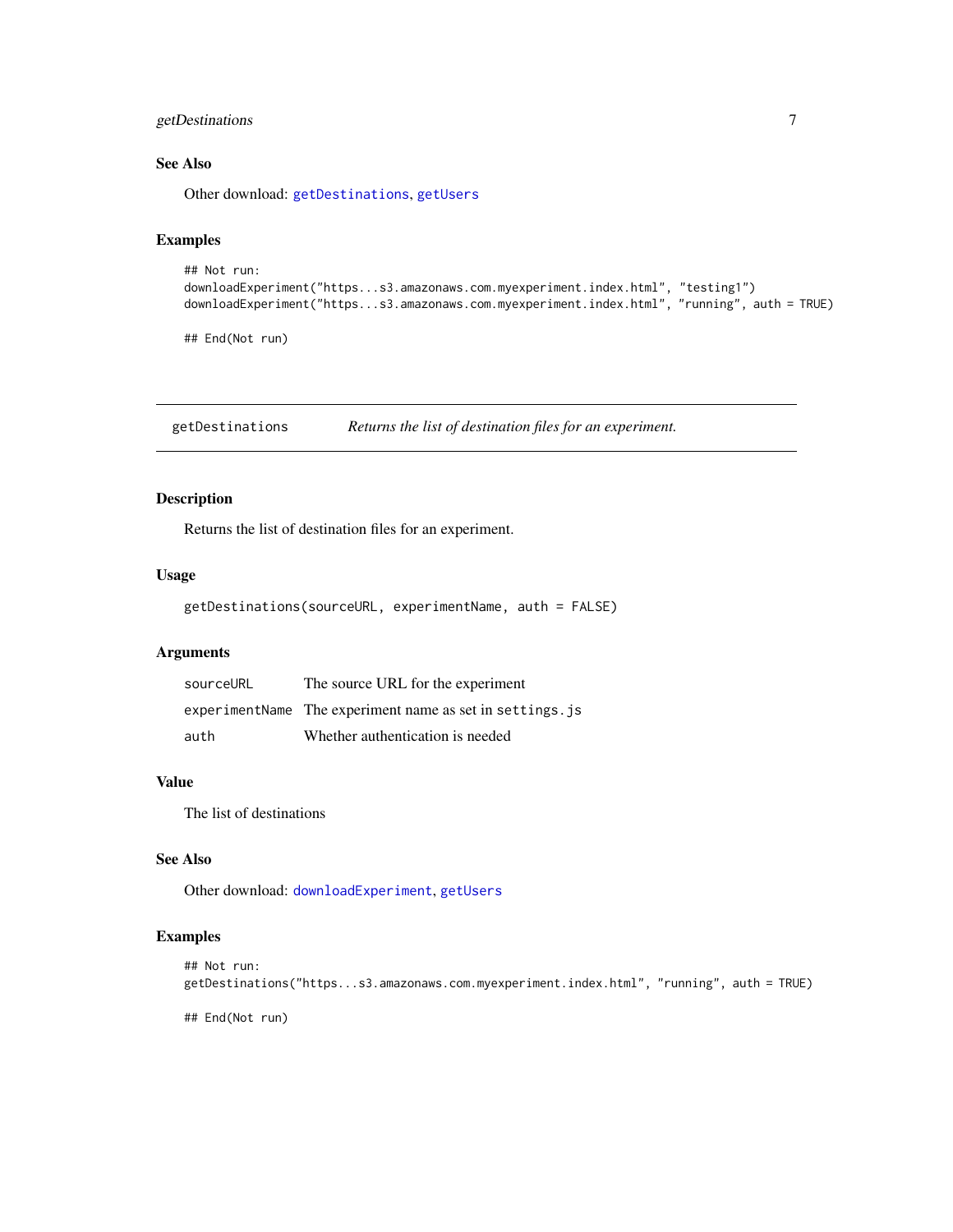```
getRegisteredExperiments
```
*Get a list of registered experiments.*

#### Description

Returns a list of the registered experiments for the logged in experimenter.

#### Usage

getRegisteredExperiments()

## Value

The parsed list of experiments

## See Also

Other registration: [registerExperiment](#page-9-2), [removeRegistration](#page-10-1)

#### Examples

## Not run: getRegisteredExperiments() ## End(Not run)

<span id="page-7-1"></span>getUsers *Requests the table of users from the server.*

## Description

Requests the table of users from the server.

## Usage

getUsers(sourceURL, experimentName, auth = FALSE)

#### Arguments

| sourceURL | The source URL for the experiment                         |
|-----------|-----------------------------------------------------------|
|           | experimentName The experiment name as set in settings. is |
| auth      | Whether authentication is needed                          |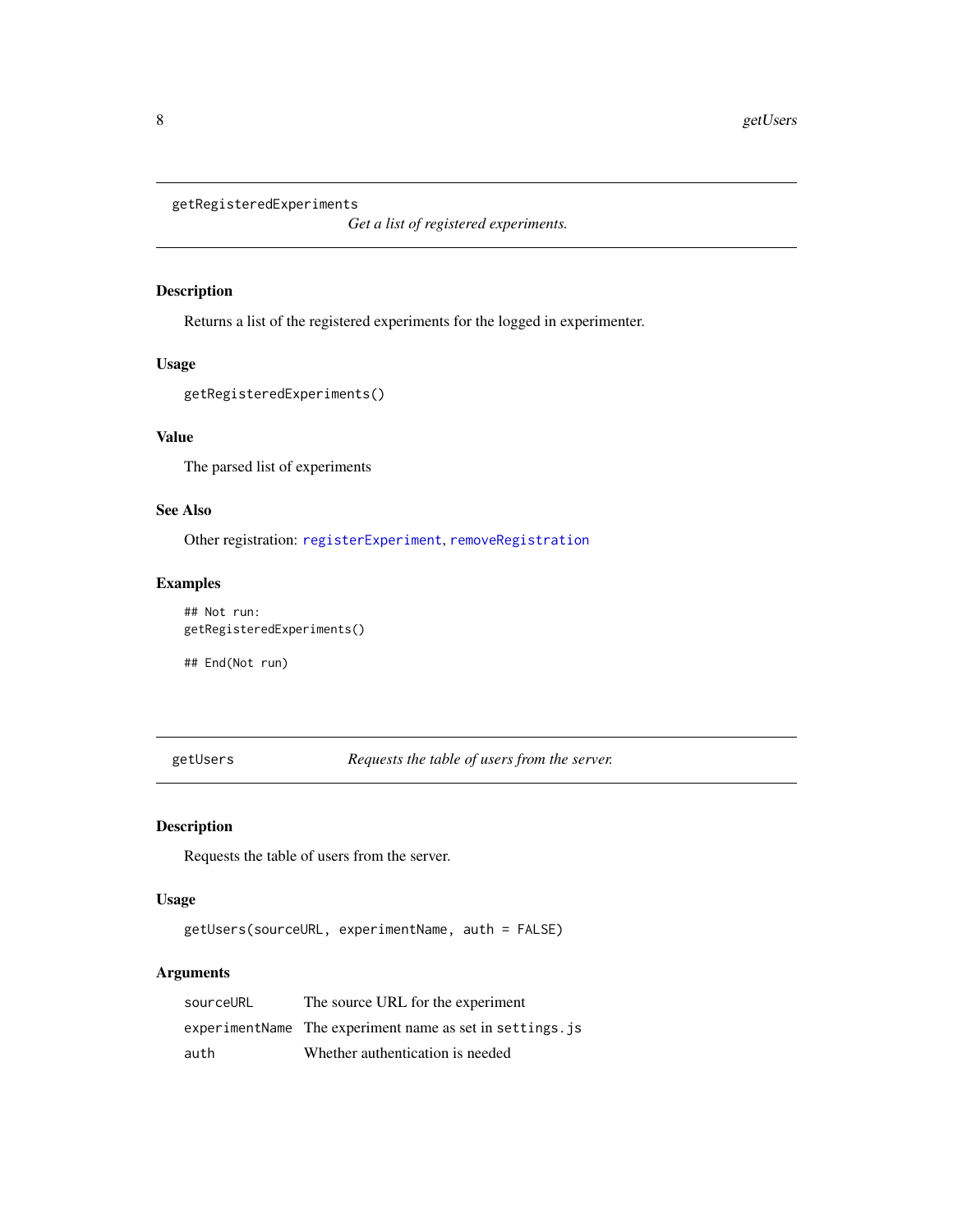## <span id="page-8-0"></span>logoutExperigen 9

## Value

The table of users

## See Also

Other download: [downloadExperiment](#page-5-1), [getDestinations](#page-6-1)

## Examples

```
## Not run:
getUsers("https...s3.amazonaws.com.myexperiment.index.html", "running", auth = TRUE)
## End(Not run)
```

| logoutExperigen | Simply removes the stored credentials, so following requests will be |
|-----------------|----------------------------------------------------------------------|
|                 | unauthenticated.                                                     |

## Description

Simply removes the stored credentials, so following requests will be unauthenticated.

#### Usage

```
logoutExperigen()
```
NO\_SERVER\_ERROR *Error string returned when no server is found*

## Description

Error string returned when no server is found

#### Usage

NO\_SERVER\_ERROR

#### Format

An object of class character of length 1.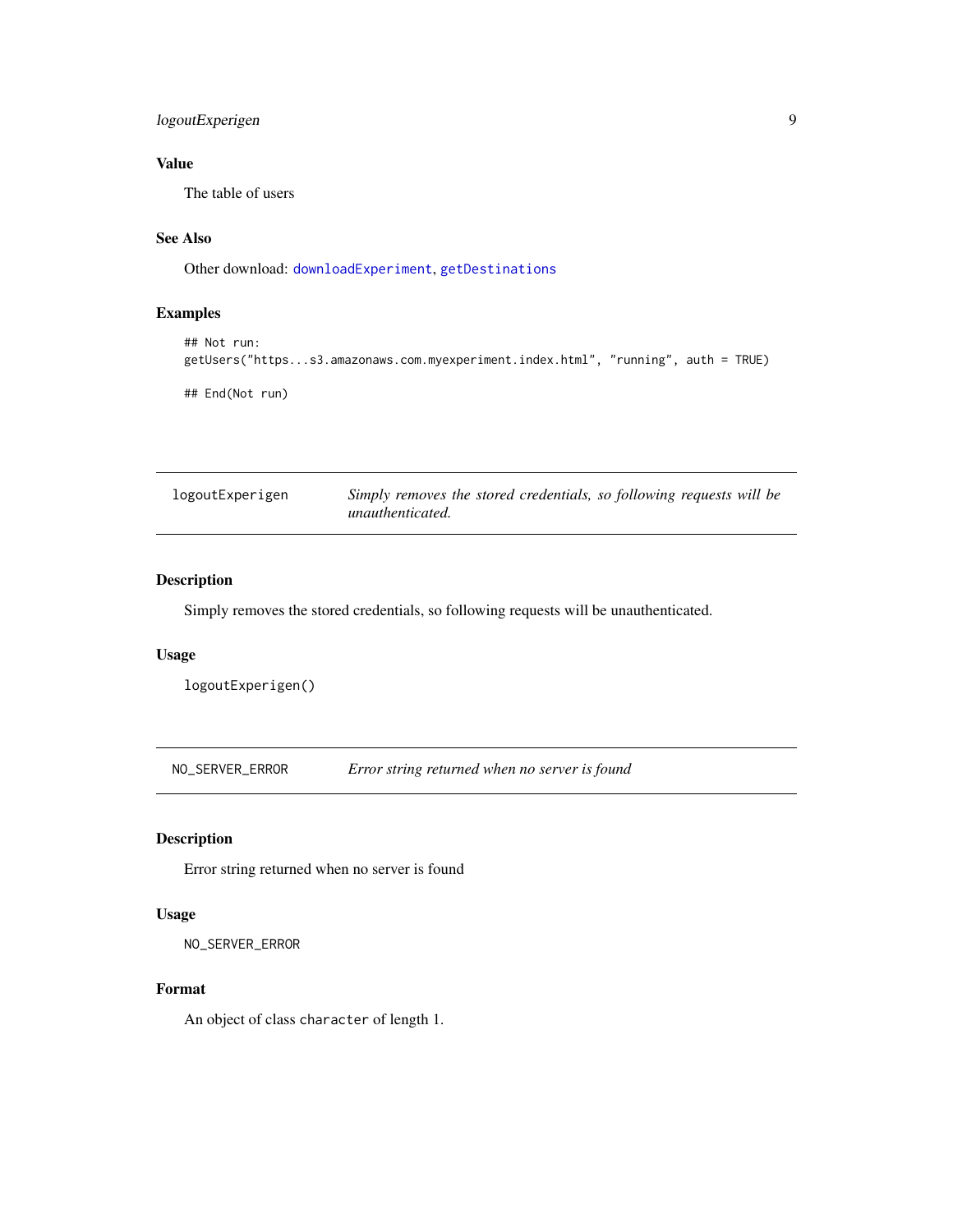<span id="page-9-1"></span><span id="page-9-0"></span>prepare.server.URL *Server URL preparation.*

#### Description

Prepares the server URL by checking for the presence of a protocol prefix, and prefixing http:// if there is none. Also, returns the URL with a trailing / if that was not present either.

#### Usage

```
prepare.server.URL(server)
```
#### Arguments

server A server name.

#### Value

A clean URL with protocol prefix and trailing slash.

#### See Also

Other development: [API.request](#page-1-1), [checkAuthentication](#page-2-1), [create.API.request.URL](#page-4-1), [server.version](#page-11-1)

## Examples

prepare.server.URL("db.phonologist.org") prepare.server.URL("https://myserver.com/")

<span id="page-9-2"></span>registerExperiment *Registers an experiment to the experimenter.*

## Description

Registers the given experiment to the experimenter. Returns the server's response. Do provide the credentials before calling this function

#### Usage

registerExperiment(sourceURL, experimentName)

#### Arguments

| sourceURL | The source URL for the experiment                        |
|-----------|----------------------------------------------------------|
|           | experimentName The experiment name as set in settings.js |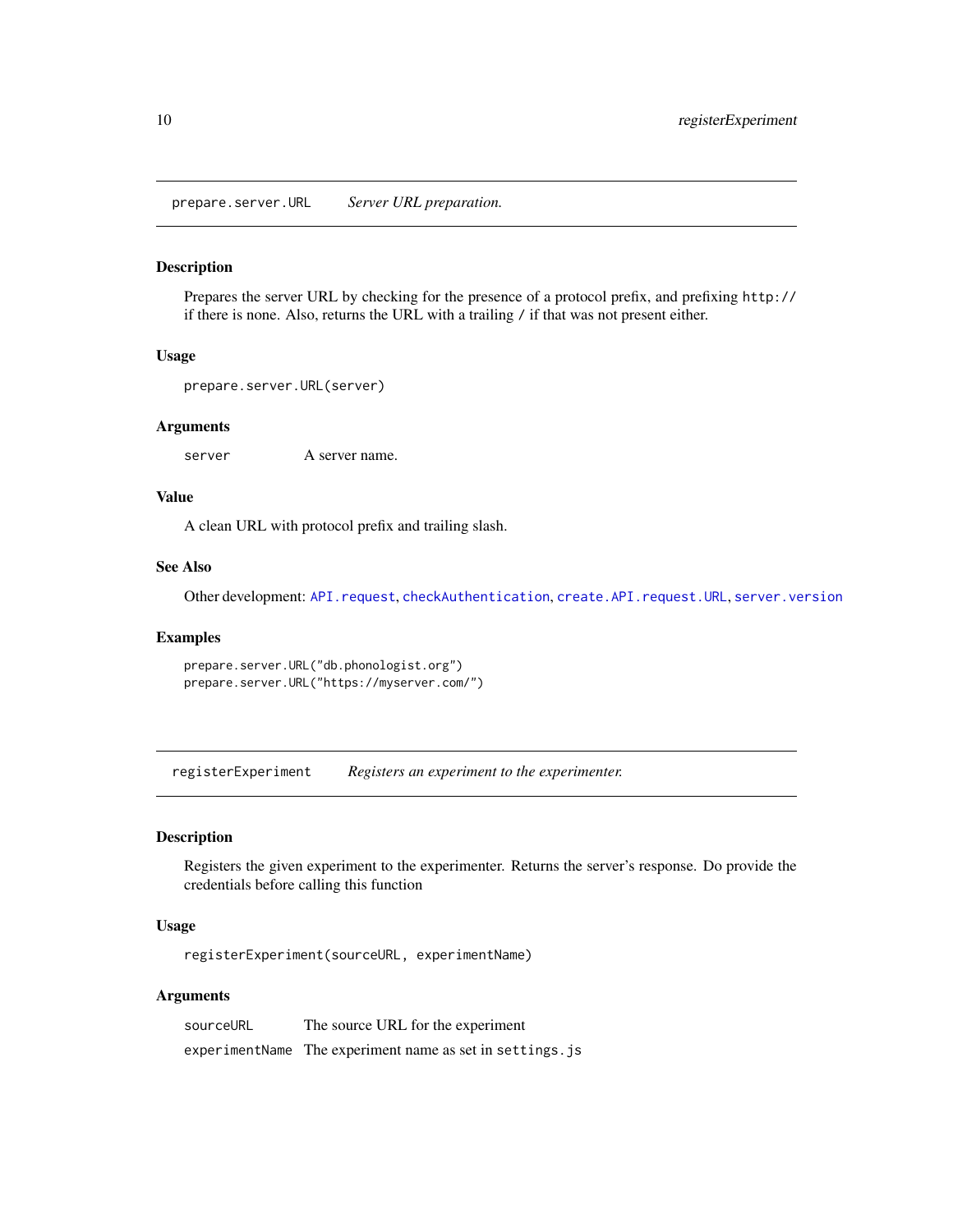## <span id="page-10-0"></span>removeRegistration 11

## Value

The server response.

#### See Also

Other registration: [getRegisteredExperiments](#page-7-2), [removeRegistration](#page-10-1)

#### Examples

```
## Not run:
registerExperiment("https...s3.amazonaws.com.myexperiment.index.html", "running")
```
## End(Not run)

<span id="page-10-1"></span>removeRegistration *Removes the registration of the experiment*

## Description

Removes the registration of the experiment to the logged in experimenter. Does not remove any data though! All of the data will be available to anyone.

#### Usage

```
removeRegistration(sourceURL, experimentName)
```
#### Arguments

| sourceURL | The source URL for the experiment                        |
|-----------|----------------------------------------------------------|
|           | experimentName The experiment name as set in settings.js |

#### Value

The server response.

## See Also

Other registration: [getRegisteredExperiments](#page-7-2), [registerExperiment](#page-9-2)

#### Examples

```
## Not run:
removeRegistration("https...s3.amazonaws.com.myexperiment.index.html", "running")
```
## End(Not run)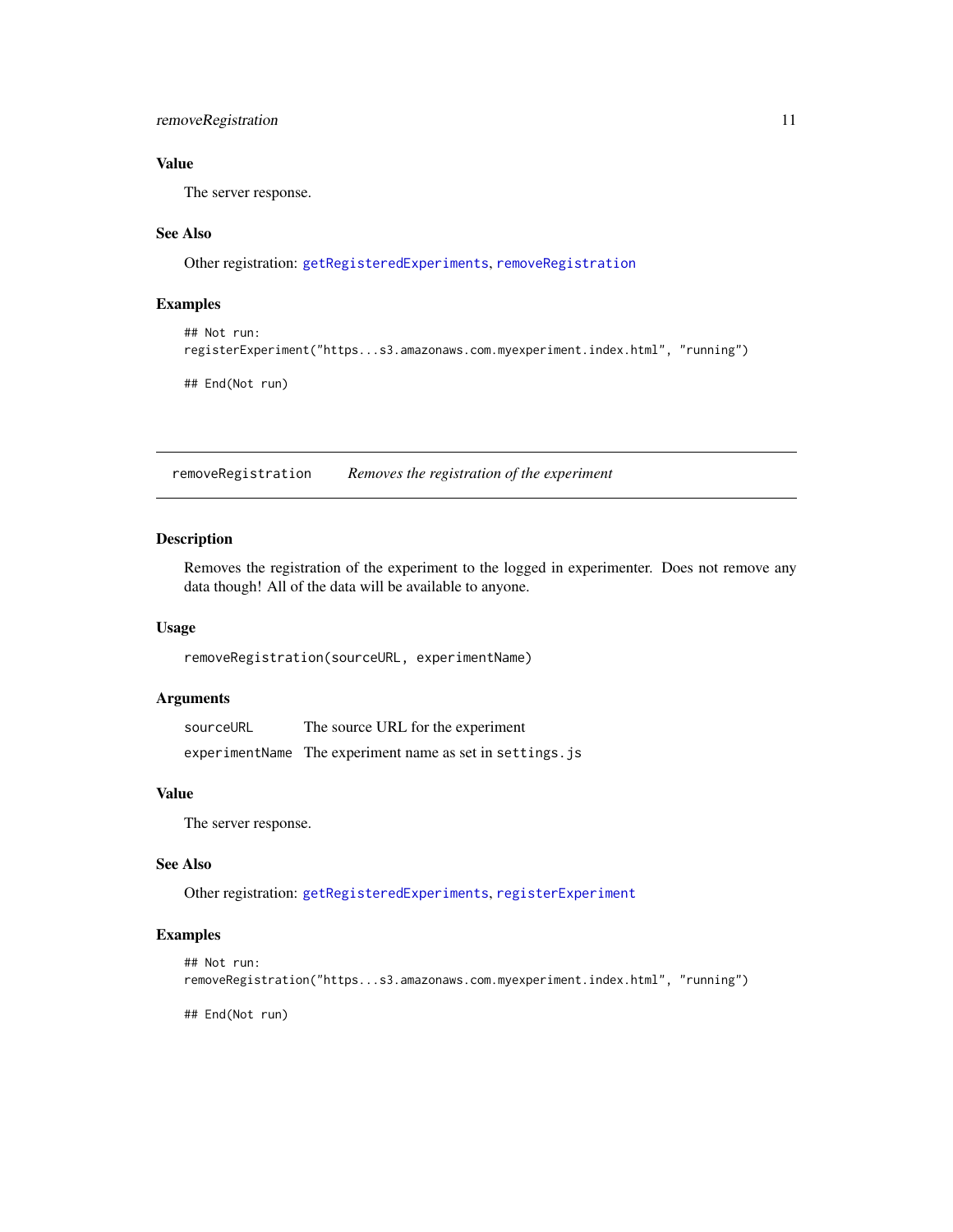#### Description

An R interface for downloading results from an Experigen server. Works with the "classic" server that is currently running on db.experigen.org as well, but its main advantage is that it helps a lot with the new functions of the newer version of the Experigen server. Most importantly, it helps with registration of experimenters, registration of experiments and accessing their data.

#### Setup functions

[setExperigenServer](#page-13-1), [setExperigenCredentials](#page-12-1)

#### Registration functions

[registerExperiment](#page-9-2), [removeRegistration](#page-10-1), [getRegisteredExperiments](#page-7-2)

## Download functions

The main function is [downloadExperiment](#page-5-1). Further information about the experiment can be inquired with [getUsers](#page-7-1) and [getDestinations](#page-6-1)

<span id="page-11-1"></span>server.version *Returns the version of an Experigen server*

## Description

Returns the version of an Experigen server

#### Usage

```
server.version(server = getOption("Rexperigen.server"))
```
#### Arguments

server The server name

#### Value

A string with the Experigen server version

#### See Also

Other development: [API.request](#page-1-1), [checkAuthentication](#page-2-1), [create.API.request.URL](#page-4-1), [prepare.server.URL](#page-9-1)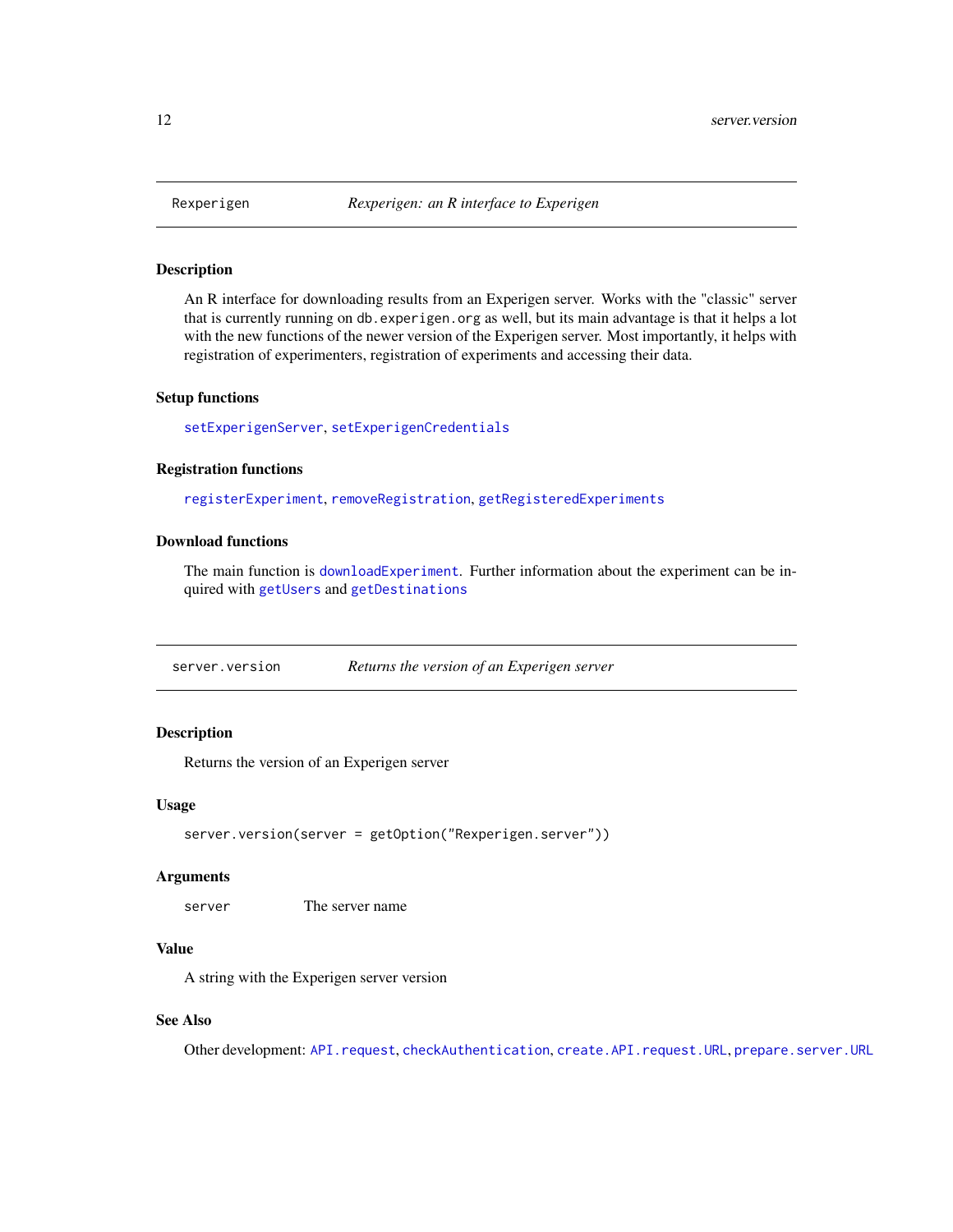## <span id="page-12-0"></span>Examples

server.version("db.phonologist.org")

<span id="page-12-1"></span>setExperigenCredentials

*Sets up the experimenter credentials for the further requests. It can also check whether the authentication is successful.*

## Description

Sets up the experimenter credentials for the further requests. It can also check whether the authentication is successful.

#### Usage

```
setExperigenCredentials(experimenter, password, check = TRUE, quiet = FALSE)
```
#### Arguments

| experimenter | The experimenter username                                                  |
|--------------|----------------------------------------------------------------------------|
| password     | The password for the experimenter                                          |
| check        | Whether to check if the experimenter is registered.                        |
| quiet        | If TRUE, the function will not print out the result of the existence check |

## Value

Whether the existence check is successful. If check = FALSE, it will return TRUE by default

#### See Also

Other setup: [setExperigenServer](#page-13-1)

## Examples

```
## Not run:
setExperigenCredentials("joesmith", "1234")
## End(Not run)
setExperigenCredentials("janemiller", "passdrow", check = FALSE)
```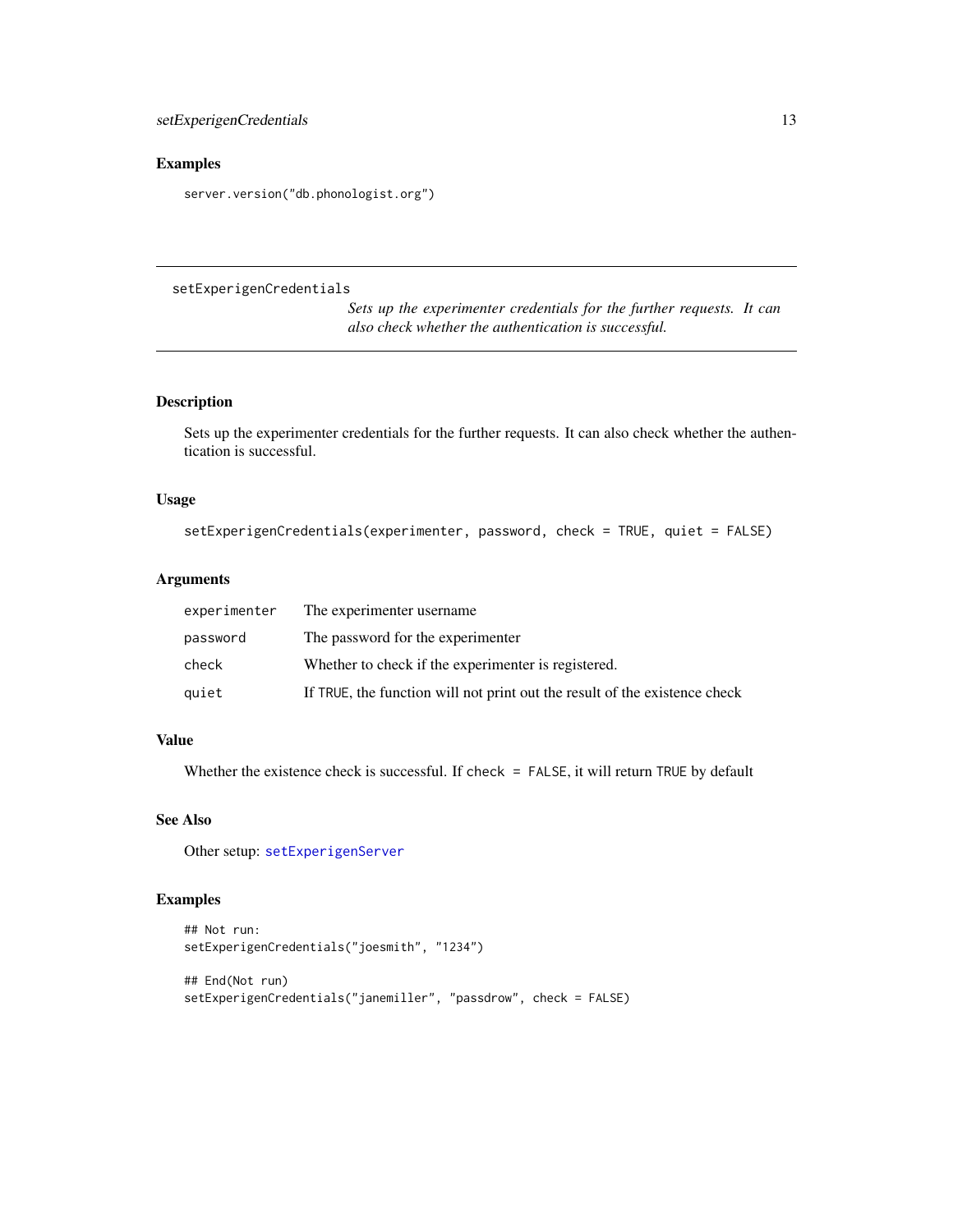<span id="page-13-1"></span><span id="page-13-0"></span>setExperigenServer *Sets the Experigen server address for further operations. By default, it checks the existence of the server and sets the* Rexperigen.server.version *option based on the response of the server. If* check = FALSE*, set the version by yourself!*

#### Description

Sets the Experigen server address for further operations. By default, it checks the existence of the server and sets the Rexperigen.server.version option based on the response of the server. If check = FALSE, set the version by yourself!

#### Usage

setExperigenServer(server, check = TRUE)

#### Arguments

| server | The server's URL                        |
|--------|-----------------------------------------|
| check  | Whether to check the server's existence |

#### See Also

Other setup: [setExperigenCredentials](#page-12-1)

#### Examples

setExperigenServer("db.phonologist.org") setExperigenServer("localhost:3000", FALSE)

versionMain *Returns the main version number of the server.*

#### Description

Returns the main version number of the server.

#### Usage

```
versionMain()
```
#### Value

The main version number as a numeric